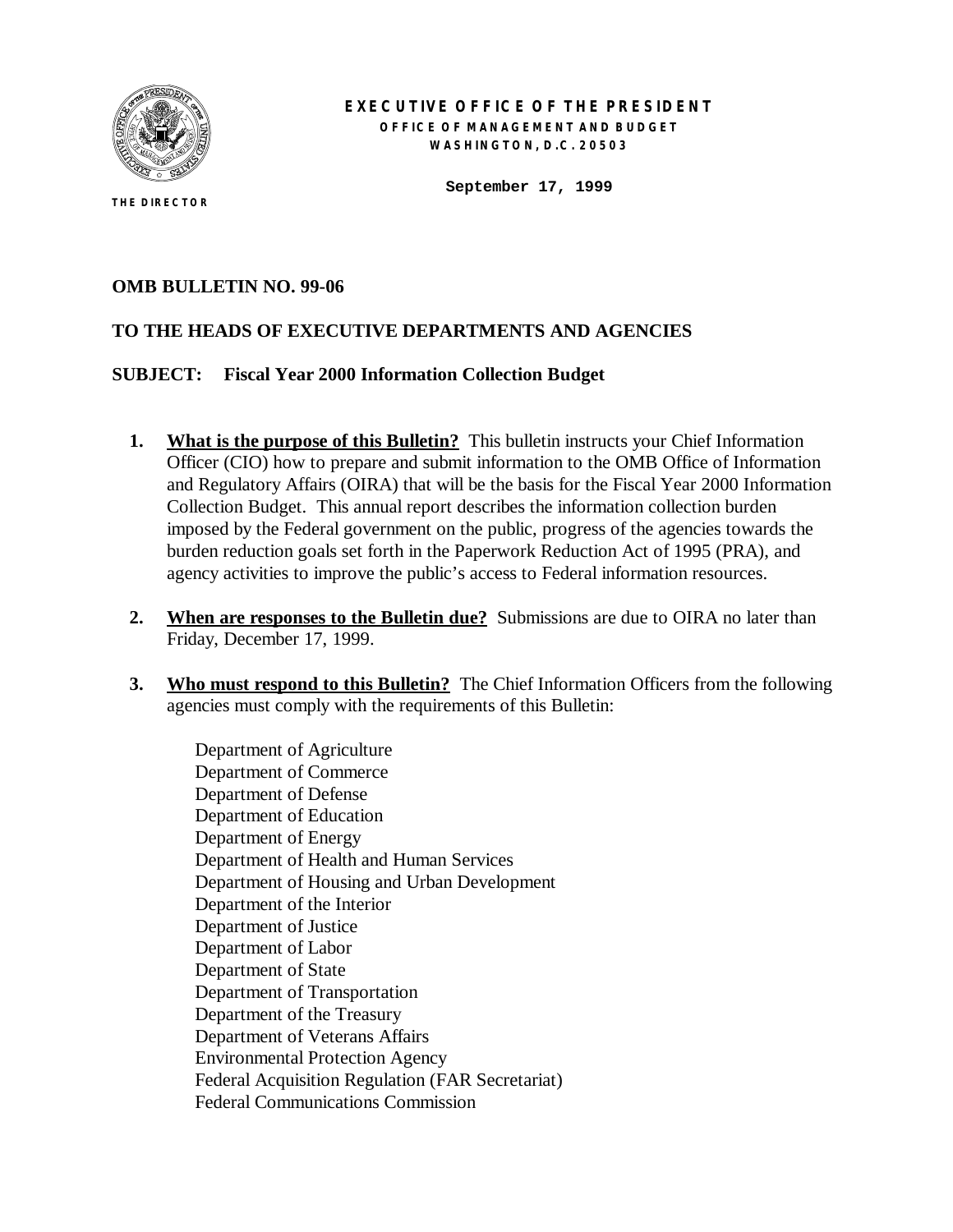Federal Deposit Insurance Corporation Federal Emergency Management Agency Federal Energy Regulatory Commission Federal Trade Commission National Aeronautics and Space Administration National Science Foundation Nuclear Regulatory Commission Securities and Exchange Commission Small Business Administration Social Security Administration

If your agency is not listed here, you do not need to do anything under this Bulletin.

- **4. What is the governmentwide Paperwork Reduction Goal for FY 2000?** The Paperwork Reduction Act of 1995 requires OMB to "set an annual Government-wide goal for the reduction of information collection burdens by at least . . . 5 percent during each of the fiscal years 1998, 1999, 2000, and 2001." 44 U.S.C. 3505(a)(1). In accordance with the Act, and in light of the agencies' statutory and programmatic requirements as reflected in prior ICBs, OMB is setting a "Government-wide goal for the reduction of information collection burdens" for FY 2000 of 5%.
- **5. What must my agency's submission include?** Your CIO is required to submit the following information:
	- A. a cover letter describing agency initiatives that have resulted or will result in specific reductions of burden on the public, with special consideration for reductions through changes to regulations, particularly where it affects small business, and through electronic commerce;
	- B. your agency's Information Collection Budget submission and supporting material, prepared in accordance with the instructions in Appendix A;
	- C. data regarding your agency's compliance with the information collection provisions of the Paperwork Reduction Act, prepared in accordance with the instructions in Appendix B; and
	- D. a narrative description of your agency's current plans for the provision of agency services electronically, including a proposed timetable for implementation, prepared in accordance with the instructions in Appendix C.

All submissions should be consistent with OMB fiscal and policy guidance.

**6. In what format should the CIO provide this information to OMB?** OMB would like this information electronically on a 3.5" diskette along with one paper copy. Please label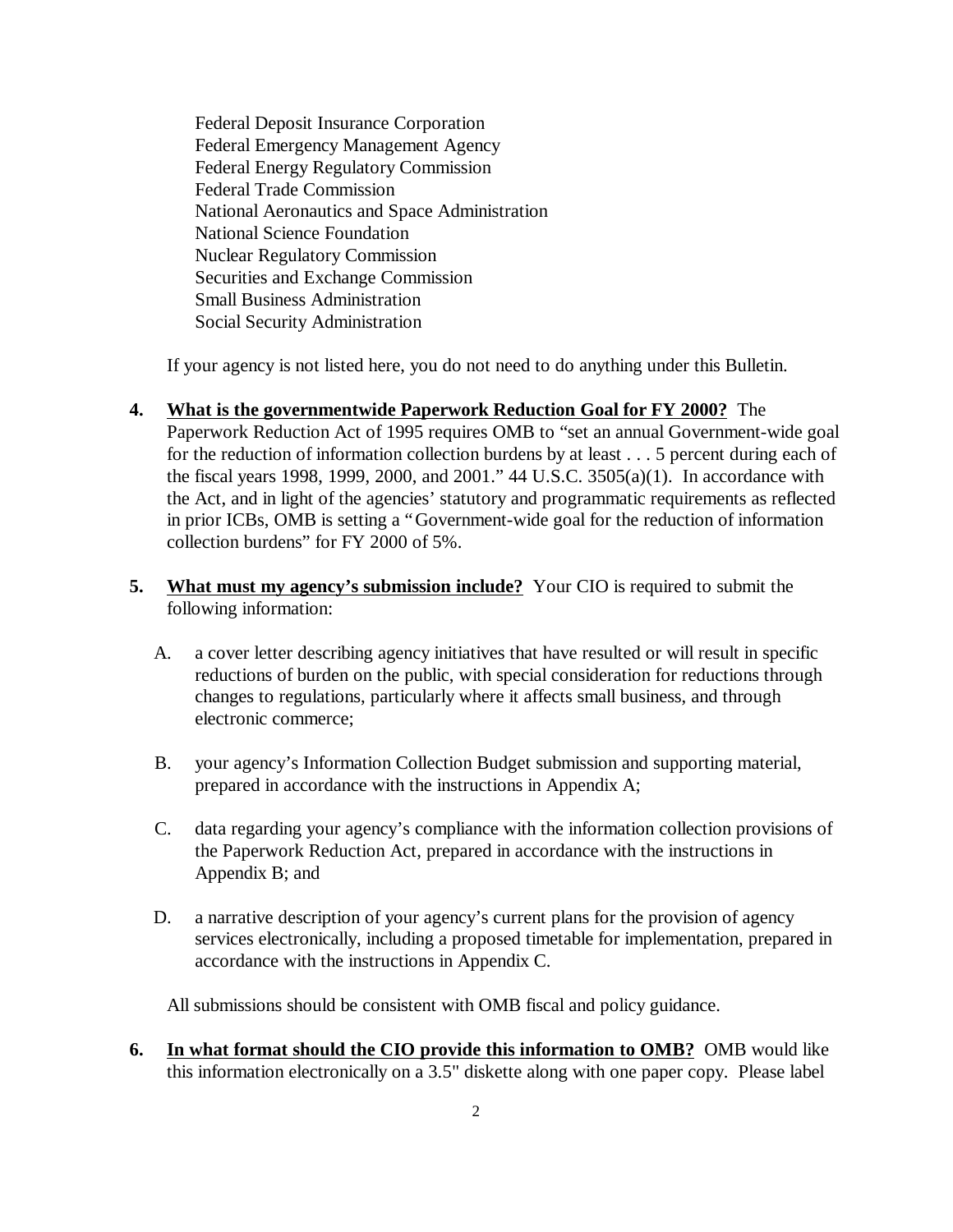the disk with the agency name and the filenames of the submission. Please use the following file formats.

- A. Where this Bulletin instructs you to prepare a table, you should submit the table in one of the following formats, in order of preference:
	- (1) Microsoft Excel 97 or earlier;
	- (2) Lotus 1-2-3, Release 9 or earlier; or
	- (3) A dot-delimited ASCII file (a "." separates each cell in a row).
- B. Otherwise, you should submit the information requested in one of the following formats, in order of preference:
	- (1) WordPerfect, version 8.0 or earlier; or
	- (2) Microsoft Word 97 or earlier.
- **7. What is the legal authority under which OMB is requiring this information?** This Bulletin is issued pursuant to the Budget and Accounting Act of 1921, as amended; the Budget and Accounting Procedures Act of 1950, as amended; and the Paperwork Reduction Act of 1995.
- **8. Where must these submissions be delivered?** The information required under this Bulletin must be delivered no later than **December 17, 1999,** to:

David Rostker The Office of Information and Regulatory Affairs The Office of Management and Budget 725 17th Street, NW - Room 10202 Washington, D.C. 20503

- **9. Will OMB conduct hearings on my agency's submission?** OMB will schedule, as needed, hearings with an agency on its progress toward burden reductions goals and agency compliance with the Paperwork Reduction Act.
- **10. Who should I contact for further information?** Questions about specific agency matters should be directed to the agency's Desk Officer in OMB's Office of Information and Regulatory Affairs.

Questions about this Bulletin should be directed to David Rostker, tel. (202) 395-3897, E-mail: David\_Rostker@omb.eop.gov.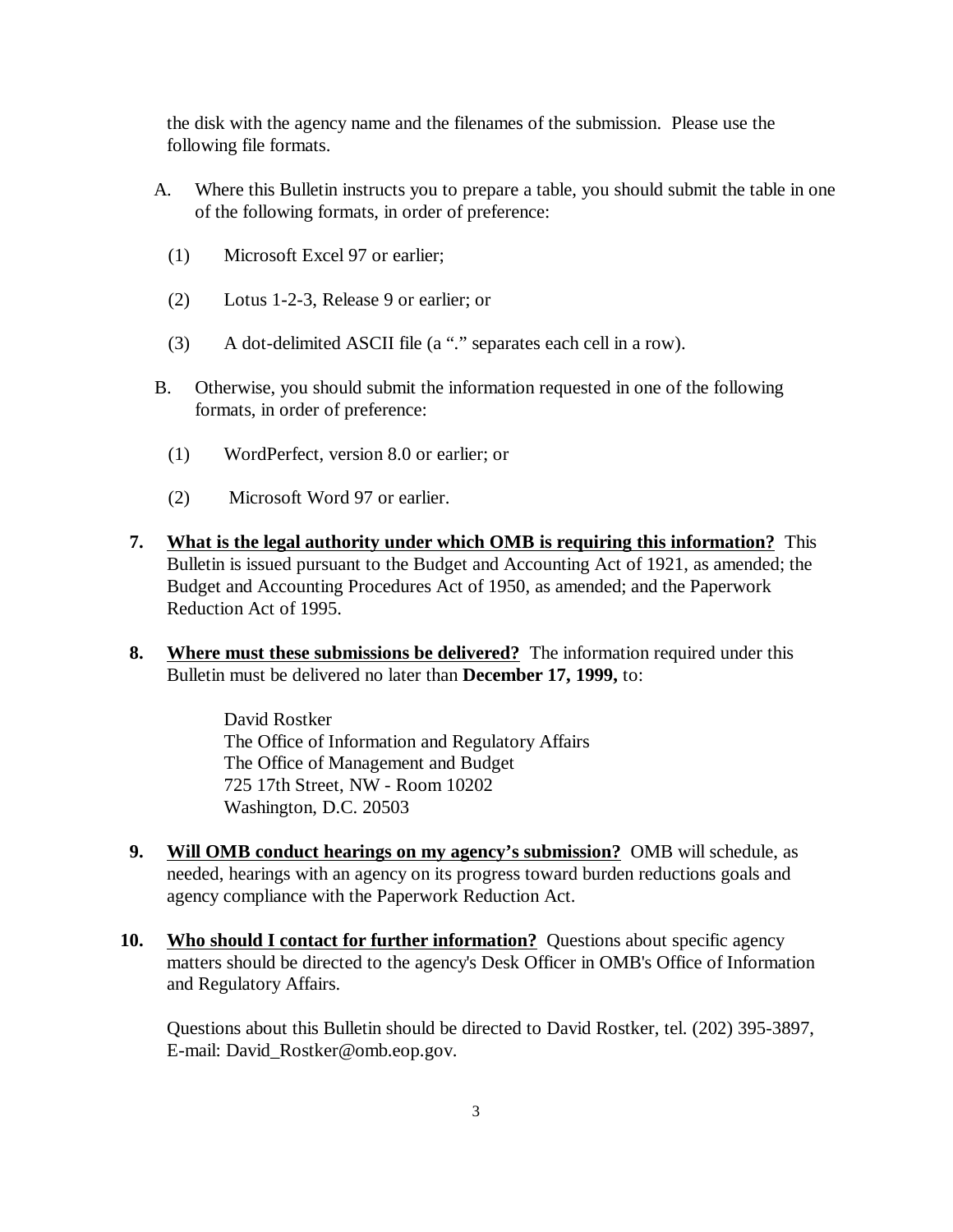**11. When does this Bulletin expire?** This Bulletin expires September 30, 2000.

/s/

Jacob J. Lew Director

Attachments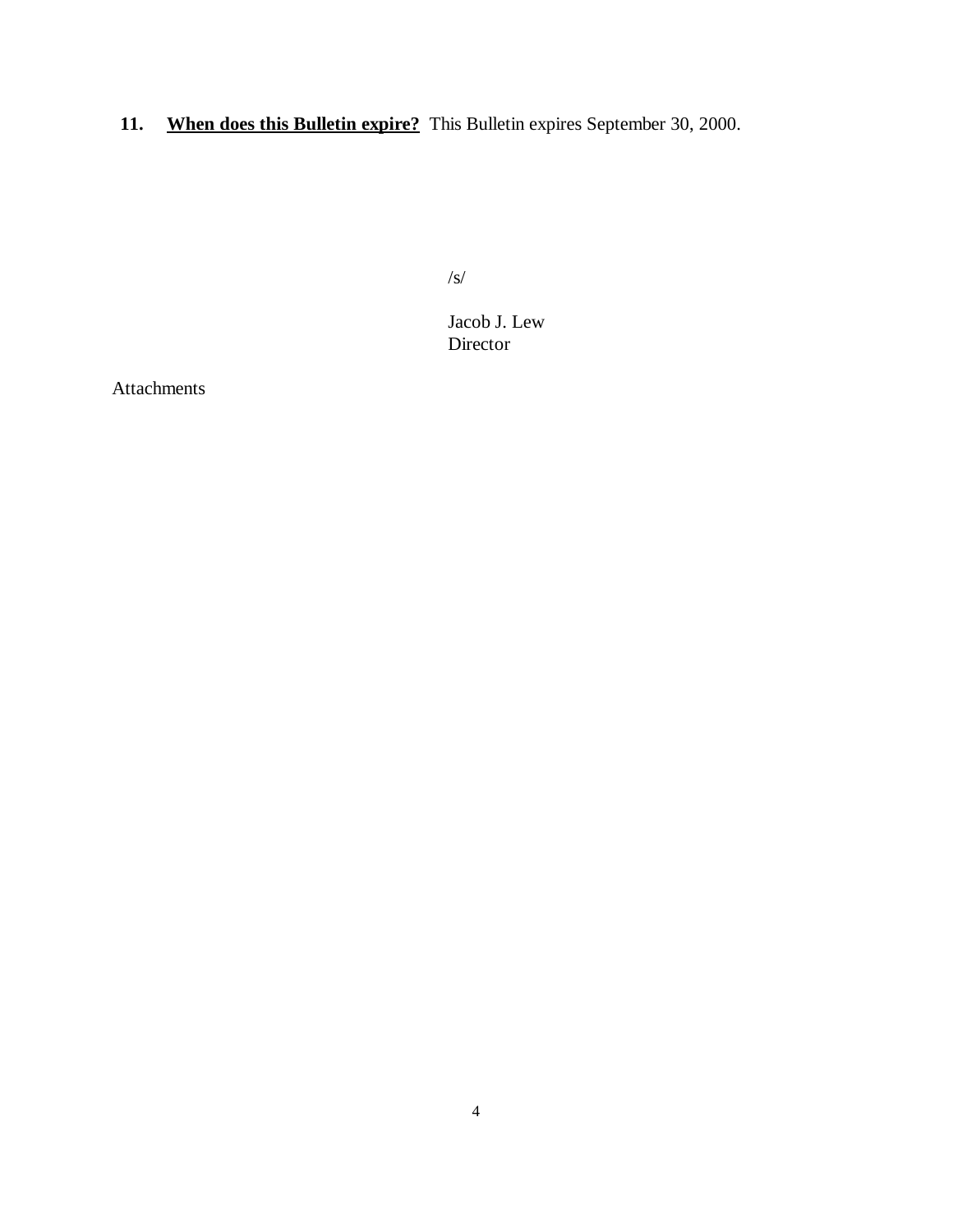Bulletin No. 99- Appendix A

# **INFORMATION COLLECTION BUDGET (ICB)**

- **1.** What is the purpose of this Appendix? This appendix explains what information you will need to gather from within your agency to develop your Information Collection Budget (ICB) submission for FY 2000 and what you must submit to OMB and how.
	- A. Part 1 discusses how you should prepare to begin working on your ICB submission and some general ideas we would like you to keep in mind.
	- B. Part 2 describes how to prepare a chart which lists all of the transactions which affected your burden totals for FY 1999 and a chart which lists all of the expected transactions which you used to estimate your FY 2000 total burden.
	- C. Part 3 describes how to prepare a chart showing the changes in your agency's total burden from FY 1998 to FY 2000, broken down into different kinds of program changes and adjustments.
	- D. Part 4 instructs you to describe a limited number of significant examples of your agency's paperwork reductions and increases for FY 1999 and planned reductions and increases for FY 2000, grouped by how or why the change occurred.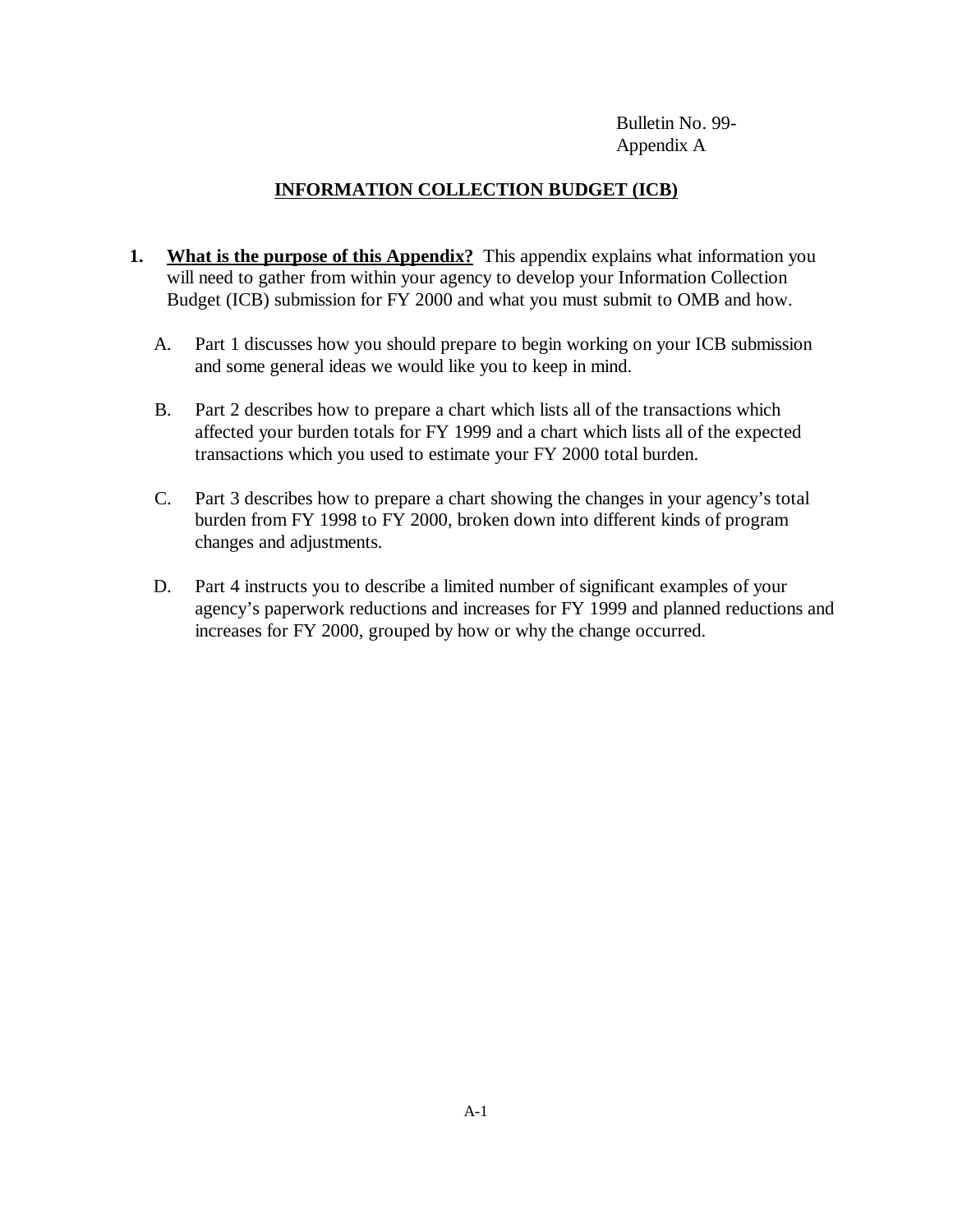# **Part 1: Preparation**

## **2. What do I need to know before I start working on the ICB submission?**

- A. **Burden Reduction Goals:** The governmentwide burden reduction goal for FY 2000 is five percent of the FY 1999 total burden. To help in this regard, you need to make every effort to ensure that your agency will achieve the "maximum practicable" reductions given your agency's statutory and programmatic responsibilities.
- B. **Agency Initiatives:** In the cover letter to your agency's submission under this Bulletin, the CIO should describe agency initiatives which have resulted or will result in specific burden reduction. These initiatives should be reflected in your ICB submission. We are especially interested this year in two specific kinds of burden reduction.
	- (1) *Burden reduction through the use of electronic systems to collect and process information.* The electronic provision of services by the Federal government is becoming increasingly important, and with the passage of the Government Paperwork Elimination Act, we want to ensure that information collection burden is considered when these new systems are designed and come online.
	- (2) *Burden reduction through changes in regulation, especially as it affects small businesses.* We want to encourage you to work with program officials to further examine your agency's regulatory paperwork burden and find additional ways to relieve the paperwork burden on small businesses.
- C. **Categorizing Burden Changes:** We are working to improve the quality of the information you provide to us and we provide to the public. One way is by breaking down changes from one year to the next. In parts 2 and 3, we ask you to break the change in burden for each collection into adjustments and three different kinds of program changes. In part 4, we ask you to break program changes down even further for the purpose of giving greater detail on your agency's most significant burden changes. You should look at these categories and keep them in mind when you request information from your agency.
- D. **Dollar Costs:** Many agencies now report paperwork burden in terms of dollar costs, as well as burden hours. For example, the burden of a regulatory recordkeeping requirement is more readily estimated in terms of the dollar cost (e.g., for the space and equipment needed for storage) than time. Similarly, the burden of a third-party disclosure (e.g., the table describing the nutritional content of packages foods on food containers) is also more readily estimated in terms of cost. (These dollar costs are separate from hour burdens and are not hour burdens that are converted into dollars.)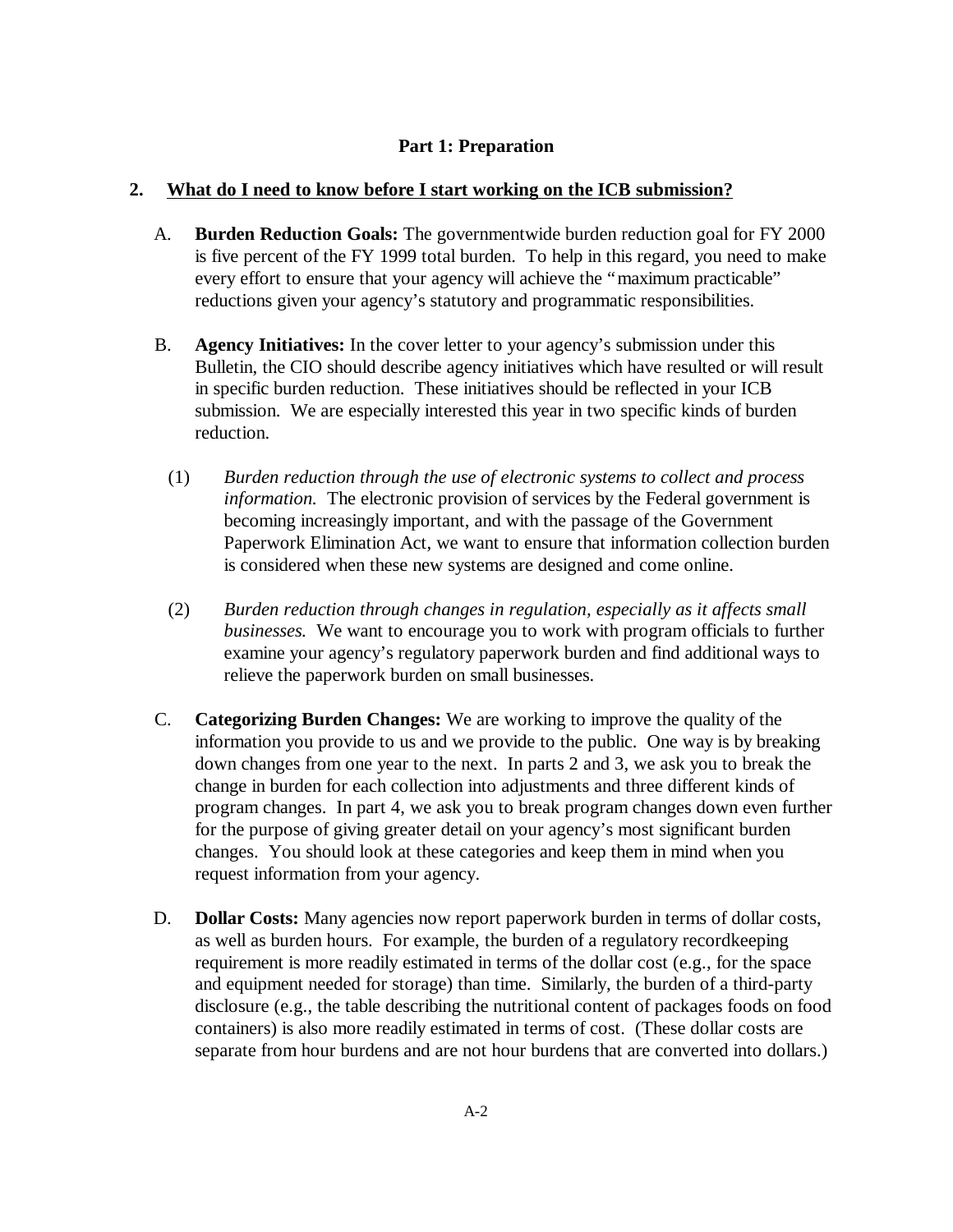Starting with the last ICB, we reported both the hour and financial burdens of information collections as you reported them in your information collection requests. Thus, when discussing burden, you should include, as appropriate, both burden hours and dollar costs.

- **3. What do I need to do before I start working on the ICB submission?** The first thing you should do, upon receipt of these instructions, is review the monthly inventory of information collections that you receive from OMB. We intend to publish our database's number for September 30, 1999, as the burden total for FY 1999. Therefore, you need to make sure our database records are accurate and consistent with your records. Please pay special attention to the cost estimates. (Remember the 83-I and our database track costs in thousands of dollars, not dollars.) Submit any corrections to your desk officer on a Form 83-C with an explanation.
- **4.** How do I begin working on the ICB? There are always two parts to the ICB, a review of the previous fiscal year (FY 1999) and a look toward the next (FY 2000). You should begin working on the look toward FY 2000. You may wish to wait to begin the review of FY 1999 until after September 30, 1999.

Work with the program officials in your agency to identify all potential changes in information collection activities in FY 2000. Make sure you have, for each change, an OMB number (if assigned), the expected program change and/or expected adjustment for burden hours and costs. You will need this information to estimate your agency's FY 2000 total hour burden.

For the most important changes in burden, ask the program officials for the additional information required in Part 4.

**Important:** given the governmentwide burden reduction goal of 5% for FY 2000, you should make every effort to ensure that your agency does all that it can to contribute to achieving this goal.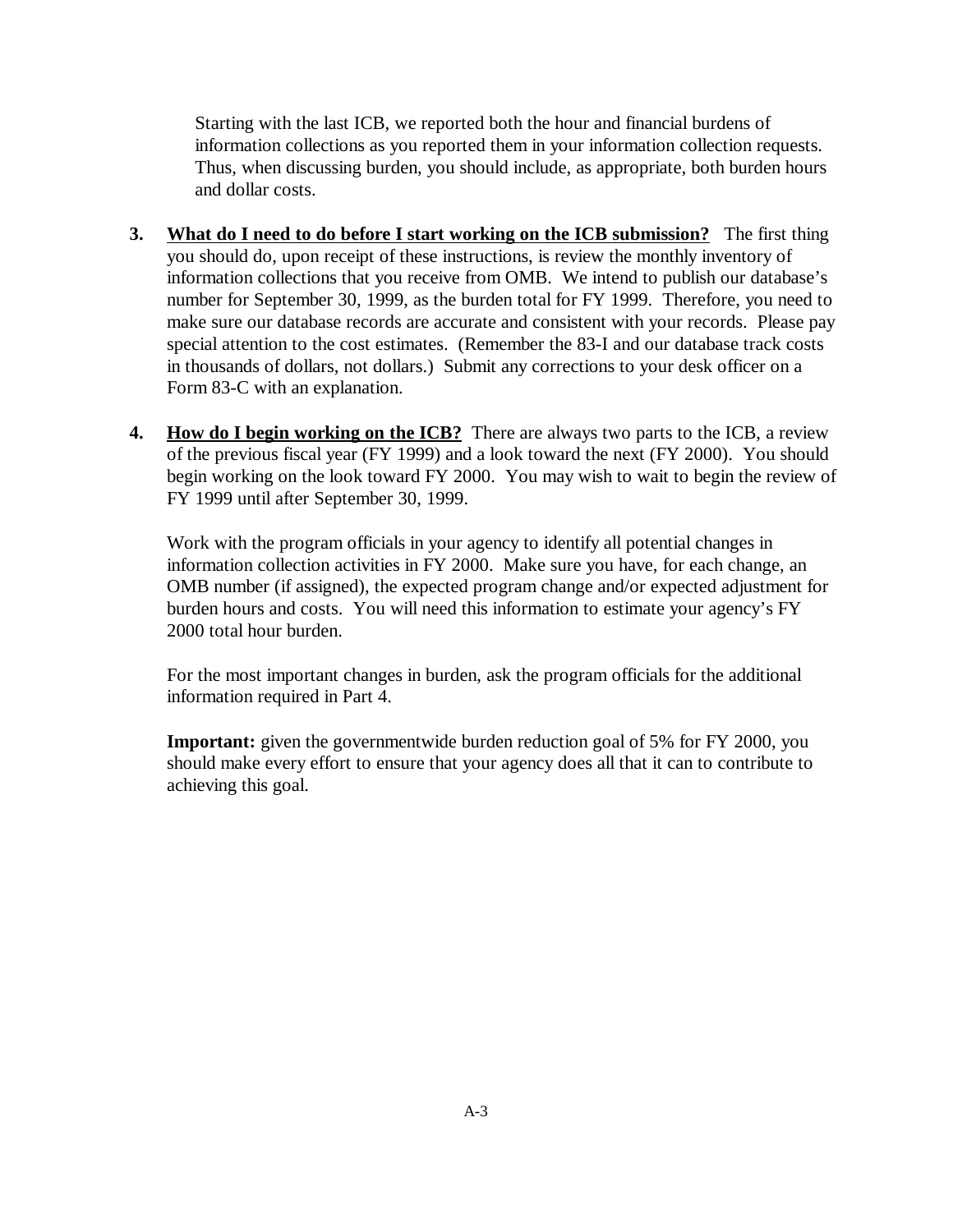# **Part 2: A Comprehensive Accounting**

**5. How is this accounting different than in previous years?** In previous ICB submissions, we simply requested that you prepare an aggregate total burden for the fiscal years in question. This year we are asking you to provide details on all of the transactions (anything which generated a "Notice of Action" signed by the Deputy Administrator of OIRA and any expiration of an OMB control number) that occurred or will occur during the year to explain the fiscal year burden totals. We believe this change will make is easier to reconcile OMB and agency records as well as make it easier to provide descriptive details about governmentwide changes in burden.

In particular, you will need to break out for each transaction the following information:

- A. Net Program Change, which is the sum of:
	- (1) Change in burden due to new statutory requirements (see below);
	- (2) Change in burden due to new, reinstated, or expired collections (see below);
	- (3) Change in burden due to other agency actions; and
- B. Adjustment (see below).

If your agency conducts information collections on a regular basis with a frequency of less than once a year, you should contact your OIRA desk officer to discuss how you should account for these net program changes.

- **6. When can we attribute a program change to a new statutory requirement?** You should only attribute a program change to a new statutory requirement when the information collection directly related to a change in statute within the last five years (after January 1, 1995). This should not include increases in burden due to long-standing statutory mandates or recurring statutory requirements. You may however include changes if this is the first time your agency is implementing a statute that has been law for many years. Please consult your OIRA desk officer if you are uncertain.
- **7. What changes in burden should be listed under new, reinstated, or expired?** You should list under this category any change in burden due to:
	- A. An approved request for a new OMB control number (including approval of collections previously existing without OMB approval);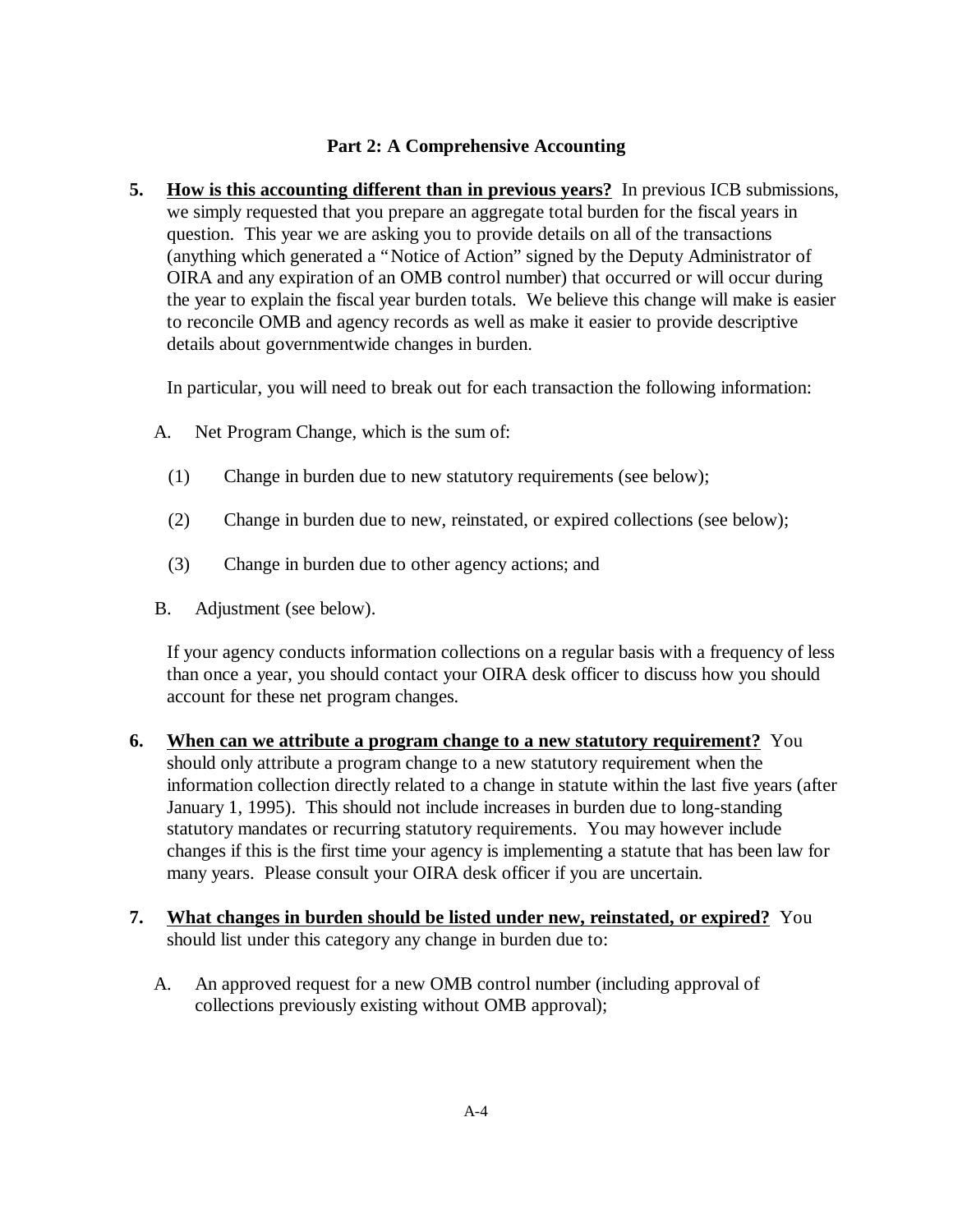| <b>FY 1999 CHANGES IN BURDEN HOURS</b> |         |                                           |                                                                         |                                       |                                  |                            |    |
|----------------------------------------|---------|-------------------------------------------|-------------------------------------------------------------------------|---------------------------------------|----------------------------------|----------------------------|----|
| OMB#                                   | Date    | <b>Due to Statutory</b><br><b>Changes</b> | PROGRAM CHANGES<br>New, Reinstated,<br>or Expired<br><b>Collections</b> | Due to Other<br><b>Agency Actions</b> | NET PROGRAM<br><b>CHANGES</b>    | <b>ADJUSTMENTS EXHIBIT</b> |    |
| $\mathbf 1$                            | $2^{7}$ | $\mathbf{3}$ )                            | 4)                                                                      | 5 <sup>2</sup>                        | 6 <sup>2</sup><br>$\overline{0}$ | $\mathbf{7}$               | 8) |
|                                        |         |                                           |                                                                         |                                       | 0<br>0<br>0                      |                            |    |
|                                        |         |                                           |                                                                         |                                       | 0                                |                            |    |
| <b>TOTAL</b>                           |         |                                           | $\Omega$                                                                | $\theta$                              |                                  | $\Omega$                   |    |

### **Figure 2**

- B. An approved request for reinstatement of a previously assigned OMB control number;
- C. An expiration of a OMB control number (intentional or otherwise).

**Exception:** Do not include a collection in this category if you would also include it as due to a new statutory requirement (see previous question).

**8. What changes in burden should be counted as adjustments?** Adjustments are changes in burden hours due to factors over which your agency has no control, such as population growth or economic expansion, or in factors which do not affect what information your agency collects or how.

**Example:** If burden increased because your agency took an action to collect information from a new segment of the economy, that would be a **program change**. If, instead, burden went up because more businesses entered a segment of the economy from which your agency already collected information, that would be an **adjustment**.

**Example:** If you reported an increase in burden because your agency changed the way it estimates burden, that would be an **adjustment**.

**9. How do I report to OMB all transactions that affected burden during FY 1999?** You should report every transaction that affected hour or cost burden in two tables in formats similar to Figure 1(for changes to burden hours) and Figure 2 (for changes to costs).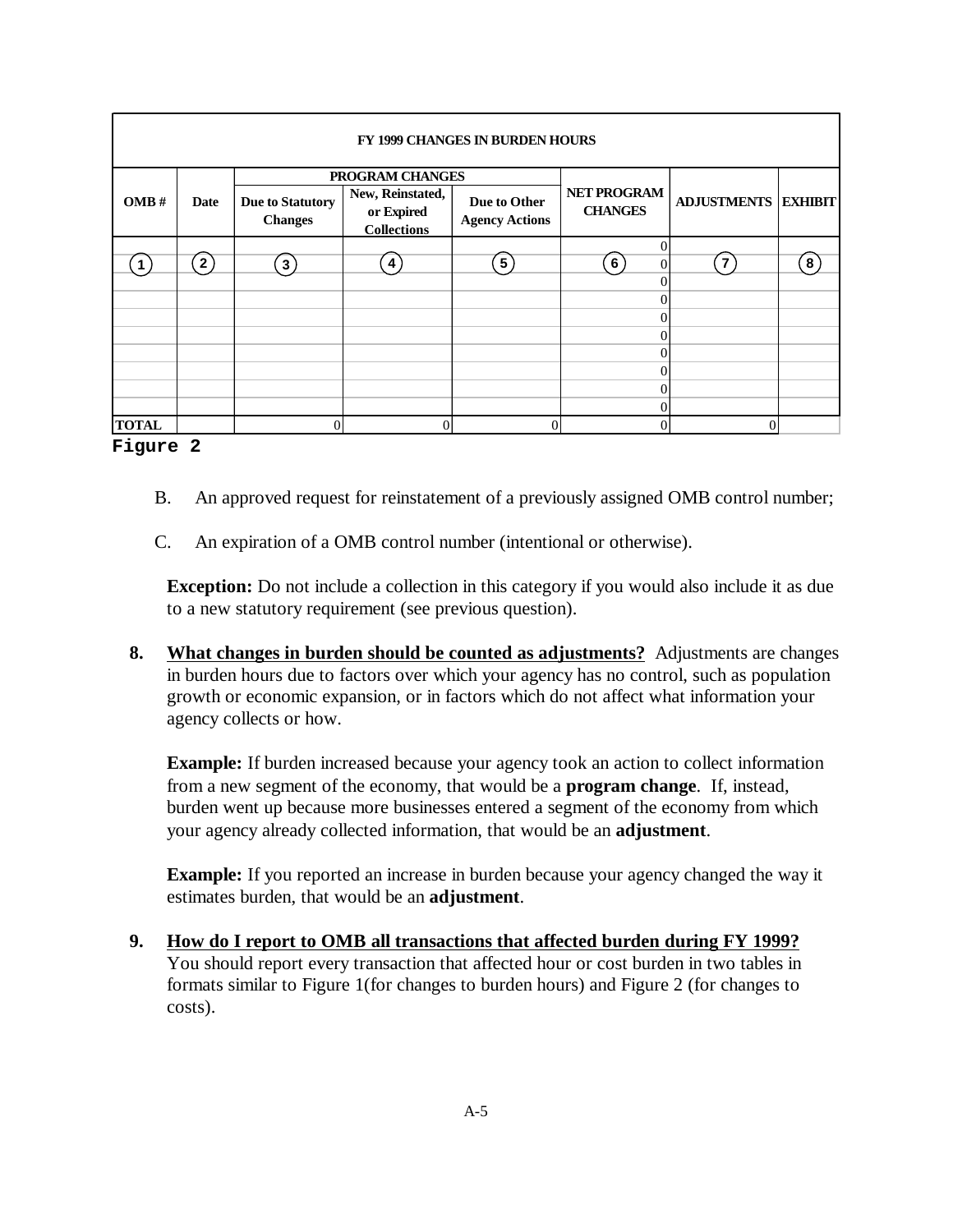| FY 1999 CHANGES IN COST BURDEN (\$,000) |               |                                    |                                                      |                                       |                                  |                            |   |
|-----------------------------------------|---------------|------------------------------------|------------------------------------------------------|---------------------------------------|----------------------------------|----------------------------|---|
| OMB#                                    | Date          | PROGRAM CHANGES                    |                                                      |                                       |                                  |                            |   |
|                                         |               | Due to Statutory<br><b>Changes</b> | New, Reinstated,<br>or Expired<br><b>Collections</b> | Due to Other<br><b>Agency Actions</b> | NET PROGRAM<br><b>CHANGES</b>    | <b>ADJUSTMENTS EXHIBIT</b> |   |
| 1                                       | $2^{\degree}$ | 3)                                 | 4)                                                   | 5)                                    | $\theta$<br>6)<br>$\overline{0}$ | $\overline{7}$             | 8 |
|                                         |               |                                    |                                                      |                                       | $\theta$<br>$\theta$             |                            |   |
|                                         |               |                                    |                                                      |                                       | $\theta$<br>$\Omega$             |                            |   |
|                                         |               |                                    |                                                      |                                       | $\Omega$                         |                            |   |
|                                         |               |                                    |                                                      |                                       | $\Omega$<br>$\Omega$             |                            |   |
|                                         |               |                                    |                                                      |                                       | $\Omega$                         |                            |   |
| <b>TOTAL</b>                            |               |                                    | $\overline{0}$                                       | $\Omega$                              | $\Omega$                         | $\Omega$                   |   |

### **Figure 3**

**Example:** If you received multiple Notices of Action from OMB affecting hour and cost burden for a single OMB number, you should have one line in each table for each notice of action.

**Example:** If a collection expired during FY 1999 and was later reinstated in FY 1999, you will list the collection twice for FY 1999, one transaction for the expiration and one transaction for the reinstatement.

- **10. What information will OMB provide to complete these tables?** Soon after the end of Fiscal Year 1999, we will provide to you Microsoft Excel files with these two tables with columns 1, 2, 6, and 7 completed. (If you are unable to use Microsoft Excel files, please contact your OIRA desk officer for alternate arrangements.) You will need to complete the rest of the table by dividing the burden changes listed in column 6 (net program changes) into burden changes for column 3, 4, and 5 and indicating for which changes you will prepare a exhibit under Part 4.
- **11. What should go in each column?** For each transaction, the following information goes in the following columns:
	- A. In column 3, the change in hour or cost burden due to changes in statutory requirements for each transaction (see question 6);
	- B. In column 4, the change in hour or cost burden due to new, reinstated, or expired collections (enter a negative number for expirations and a positive number for new collections or reinstatements);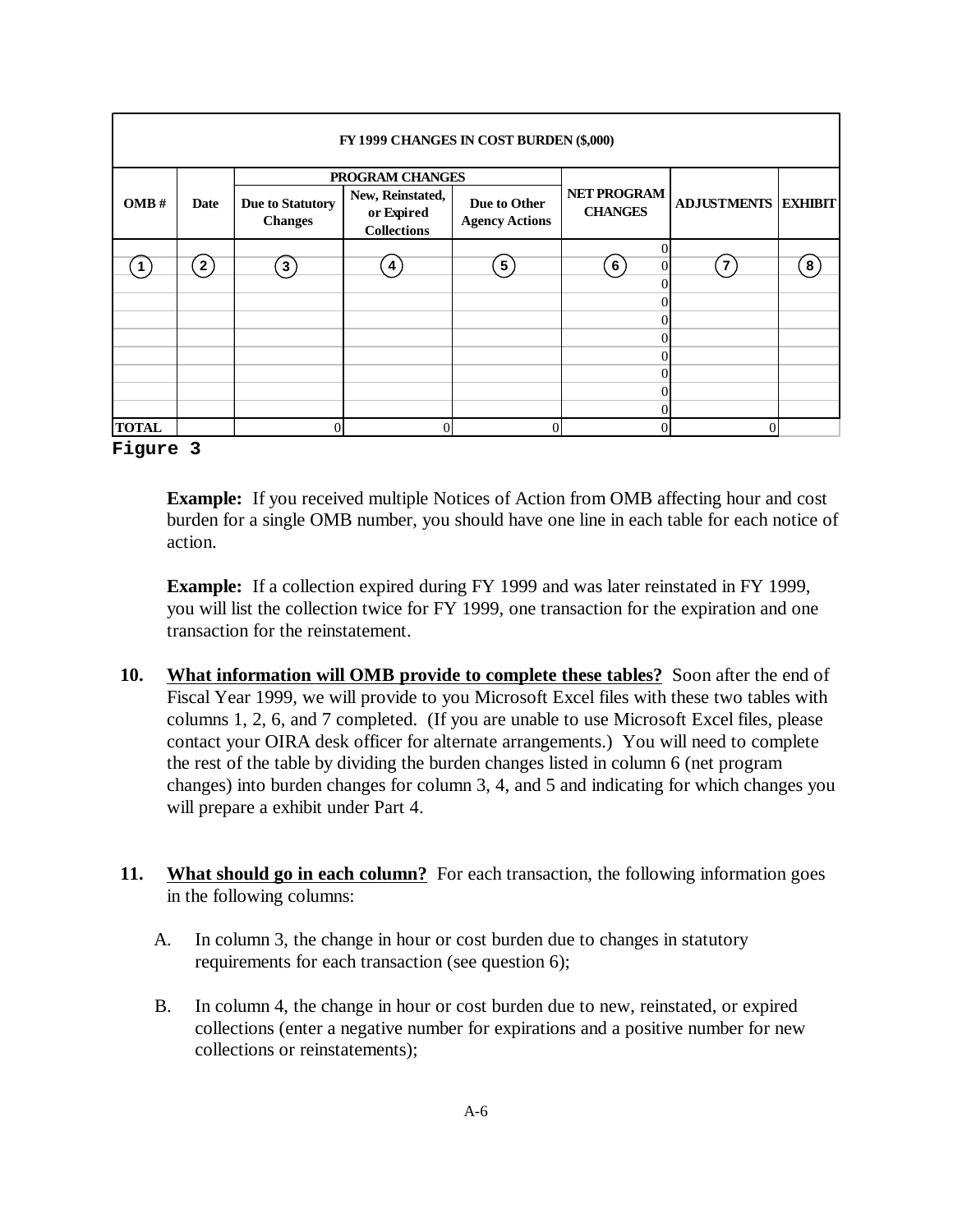C. In column 5, the change in hour or cost burden due to program changes by the agency that were not attributed to statutory changes or new, reinstated or expired collections;

Columns 3, 4, and 5 should sum up to the burden total OMB provided in column 6. You should total columns 3 through 7 and enter the total at the bottom of each column.

In column 8, place an "X" for each transaction for which you have written a description in Part 4 of this Appendix.

- **12. How do I report to OMB transactions that we expect will affect burden during FY 2000?** You should report every transaction that you expect will affect burden during FY 2000 in two tables in formats similar to Figures 1 and 2, excluding column 2 (Date). Please list expected transactions in order by OMB number. List new collection not yet assigned an OMB number at the bottom of the list with the appropriate four digit prefix. We will provide empty charts to complete along with the information for FY 1999.
- **13. Do I need to provide an entry for every transaction we expect during FY 2000?** No, you only need provide an entry for transactions that will affect your total burden for FY 2000. You also have the discretion to ignore very small transactions, but then you should not include these changes in your FY 2000 expected total burden.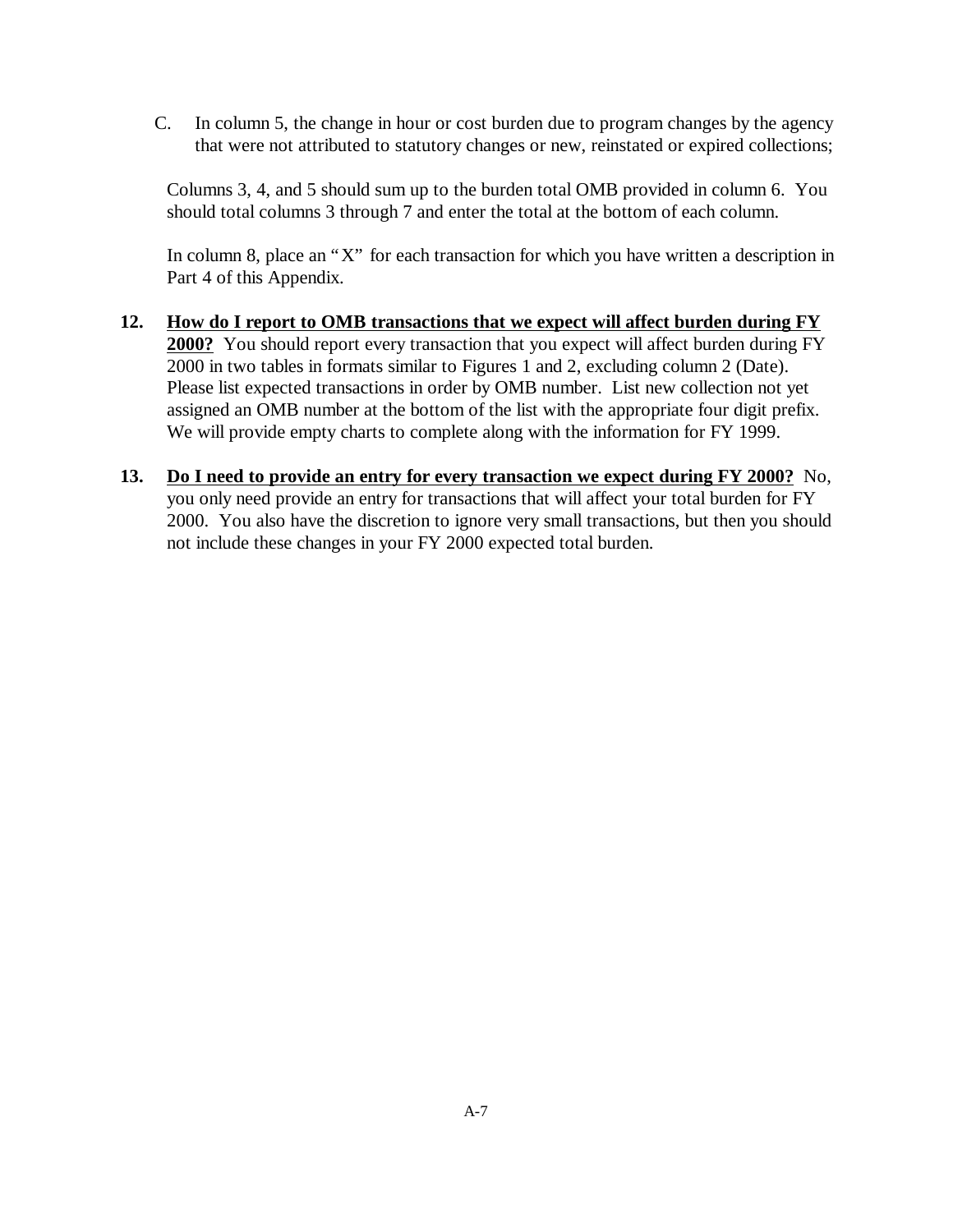## **Part 3: Aggregate Burden Totals**

**14. How do I report aggregate burden totals for FY 1999?** You will complete a table similar to that shown in Figure 3, which we will provide as part of the Microsoft Excel spreadsheet file we will provide to complete Part 2. The totals for the tables in Part 2 should be directly transferred the appropriate spreadsheet cells. **(The numbers in Figure 3 correspond to the appropriate cells in figures 1 and 2.)**

Next, you will check to make sure your totals reflect the change between the FY 1998 and FY 1999 totals. The "9" cells will have the published totals from the *Information Collection Budget of the United States, FY 1999.* The "10" cells will have the totals generated by our database at the end of FY 1999. If cells 9, 6, and 7 do not add up to cell 10, you will need to revisit your charts prepared for Part 2 to ensure that program changes or adjustments listed there were not already included in the FY 1998 total. Otherwise, please discuss any discrepancies with OIRA.

**15. How do I report expected aggregate burden totals for FY 2000?** Again, use the information you collected for FY 2000 in Part 2 to complete the corresponding cells in Figure 3. Add the aggregate burden total for FY 1999 to the expected net program change for FY 2000 and the expected net adjustments for FY 2000 to get an expected aggregate burden total for FY 2000.

| <b>SUMMARY TABLE OF BURDEN CHANGES</b>                                           | <b>Burden Hours</b>     | <b>Cost Burden</b><br>$($ \$.000 $)$ |  |  |
|----------------------------------------------------------------------------------|-------------------------|--------------------------------------|--|--|
| FY 1998 Total Burden                                                             | 9                       |                                      |  |  |
| FY 1999 Program Changes Due to New Statutes                                      | 3                       |                                      |  |  |
| FY 1999 Program Changes Due to New Reinstated or<br><b>Expired Collections</b>   | $\overline{\mathbf{4}}$ |                                      |  |  |
| FY 1999 Program Changes Due to Other Agency<br><b>Actions</b>                    | 5                       |                                      |  |  |
| SUBTOTAL: FY 1999 Total Program Changes                                          | 6                       |                                      |  |  |
| FY 1999 Adjustments                                                              | $\overline{7}$          |                                      |  |  |
| FY 1999 Total Burden                                                             | 10                      |                                      |  |  |
| Expected FY 2000 Program Changes Due to New<br><b>Statutes</b>                   |                         |                                      |  |  |
| Expected FY 2000 Program Changes Due to New<br>Reinstated or Expired Collections |                         |                                      |  |  |
| Expected FY 2000 Program Changes Due to Other<br><b>Agency Actions</b>           |                         |                                      |  |  |
| SUBTOTAL: Expected FY 2000 Total Program Changes                                 |                         |                                      |  |  |
| Expected FY 2000 Adjustments                                                     |                         |                                      |  |  |
| <b>Expected FY 2000 Total Burden</b>                                             |                         |                                      |  |  |

**Figure 4**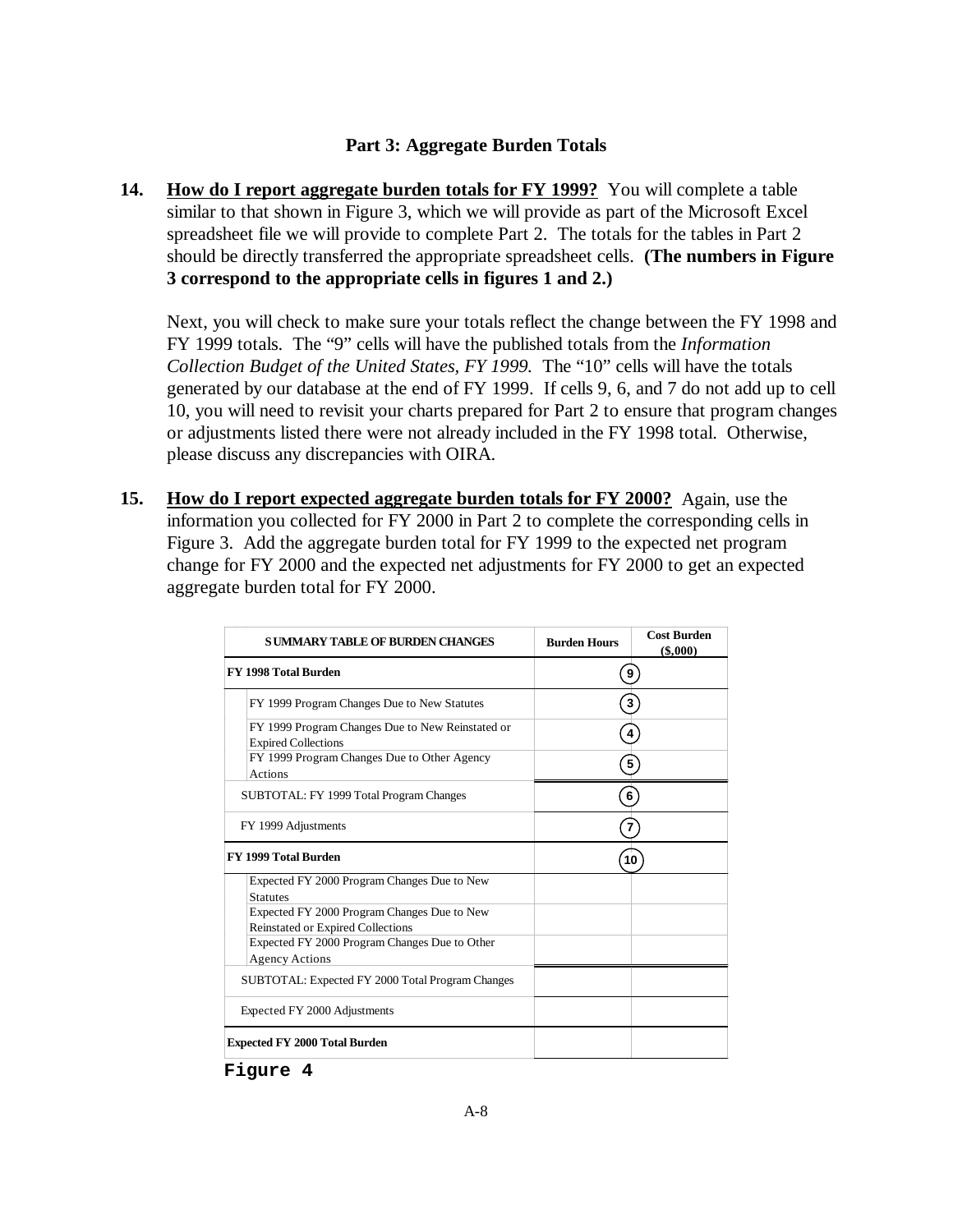## **Part 4: Examples of Significant Burden Changes**

- **16. What does "significant" mean?** Significant burden reductions are those which demonstrate the agency's adherence to the principles of the Paperwork Reduction Act and have a meaningful impact on the burden imposed on the public. Significant burden increases are generally those that have attracted controversy and/or have a meaningful impact on the public. Significant burden changes do not include adjustments, only program changes. For simplicity sake, we are requesting that you limit discussion to burden changes of 10,000 hours and/or \$10,000,000 or greater.
- **17. What kinds of burden reductions and increases should I describe?** We are splitting information on program changes into several categories. Please include each change in only one of the following categories. If two or more categories could apply to a single change, select the category that is most appropriate.
	- A. Burden reductions should be placed into one of the following six categories.
		- (1) **Changing Regulations:** Reducing information collection burden by revising existing regulations to eliminate unnecessary requirements or completely changing the way you regulate;
		- (2) **Cutting Redundancy:** Reducing information collection burden by raising reporting thresholds to reduce the number of reports that need to be submitted, or cutting the frequency of periodic reporting requirements, or consolidating information collections, or working together with other agencies to share information across programs;
		- (3) **Changing Forms:** Reducing burden by simplifying and streamlining forms, making them easier to read and fill out and by making programs easier to apply for;
		- (4) **Using Information Technology:** Reducing burden by putting in place electronic systems that can speed the exchange of information between the government and the public and allow respondents to use their own information technology to ease reporting burdens;
		- (5) **Statutory Reductions:** Reducing burden because of recently enacted statutes; and
		- (6) **Other:** Reducing burden through other agency efforts.
	- B. Burden increases should be placed into one of the following two categories: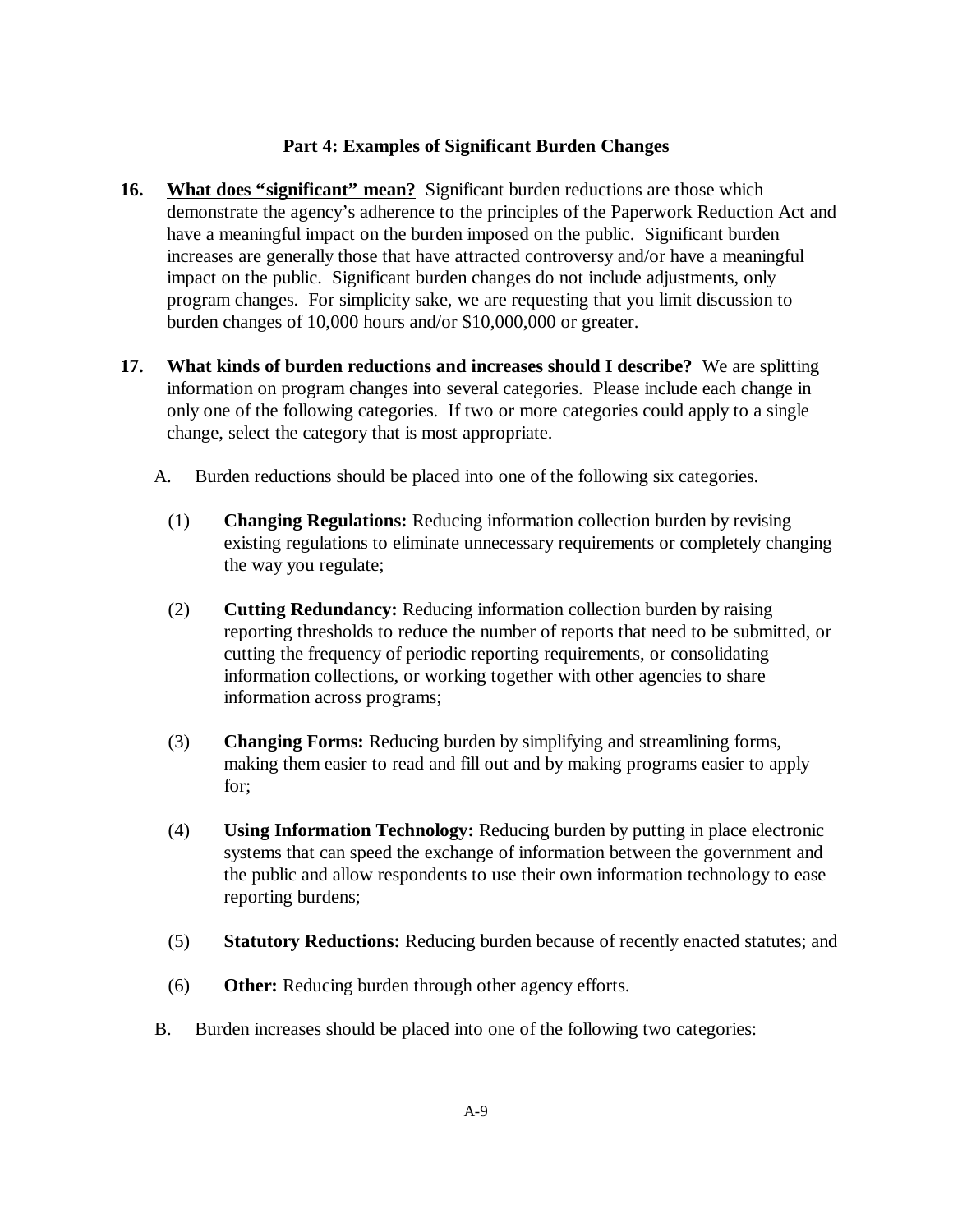- (1) **Statutory Increases:** Increasing burden due to new statutory requirements (see question VI for more information; and
- (2) **Other:** Increasing burden due to other factors.

### **18. What information do I need to describe these changes?** At a minimum you will need:

- A. title of the collection and/or title of the initiative;
- B. what information is/was collected prior to the change from whom for what purpose;
- C. what is/was changed, how it affected burden, and if part of a broader agency initiative;
- D. the change in burden (hours and costs, program changes only); and
- E. for statutory increases and reductions, the full name of the statute and public law number.
- **19. How should I report this information?** Use the format provided below for FY 1999. Repeat for FY 2000. Each entry should be no more than 100 words.

### **Reductions:**

#### **Changing Regulations**

OMB #: Title: Purpose of the Collection: How Reduction Achieved: Change in Burden:

### **Cutting Redundancy**

OMB #: Title: Purpose of the Collection: How Reduction Achieved: Change in Burden: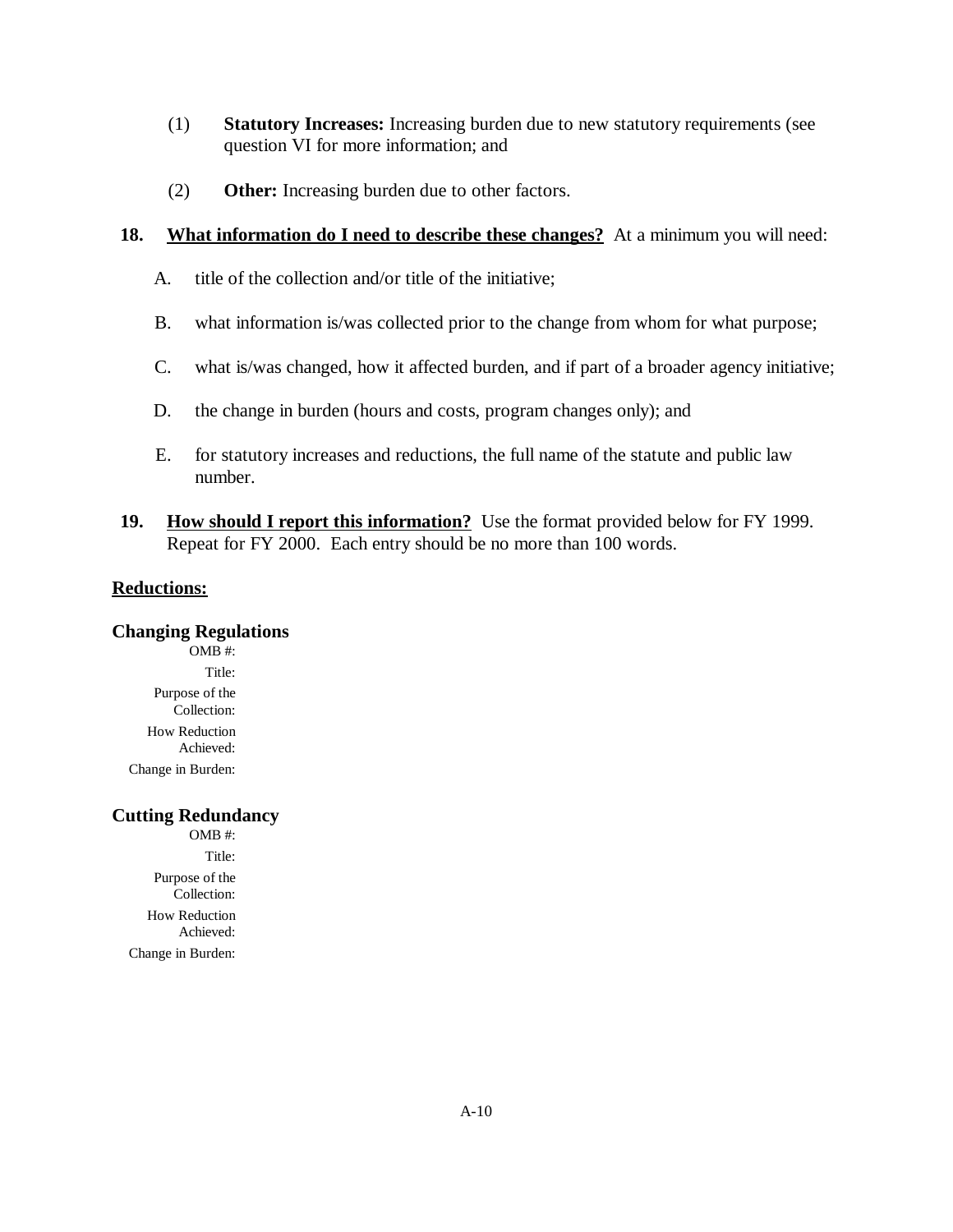#### **Changing Forms**

OMB #: Title: Purpose of the Collection: How Reduction Achieved: Change in Burden:

### **Using Information Technology**

OMB #: Title: Purpose of the Collection: How Reduction Achieved: Change in Burden:

#### **Statutory Reductions**

OMB #: Title: Purpose of the Collection: How Reduction Achieved: Change in Burden: Statute Title and P.L. #:

#### **Other**

OMB #: Title: Purpose of the Collection: How Reduction Achieved: Change in Burden:

### **Increases:**

#### **Statutory Increases**

OMB #: Title: Purpose of the Collection: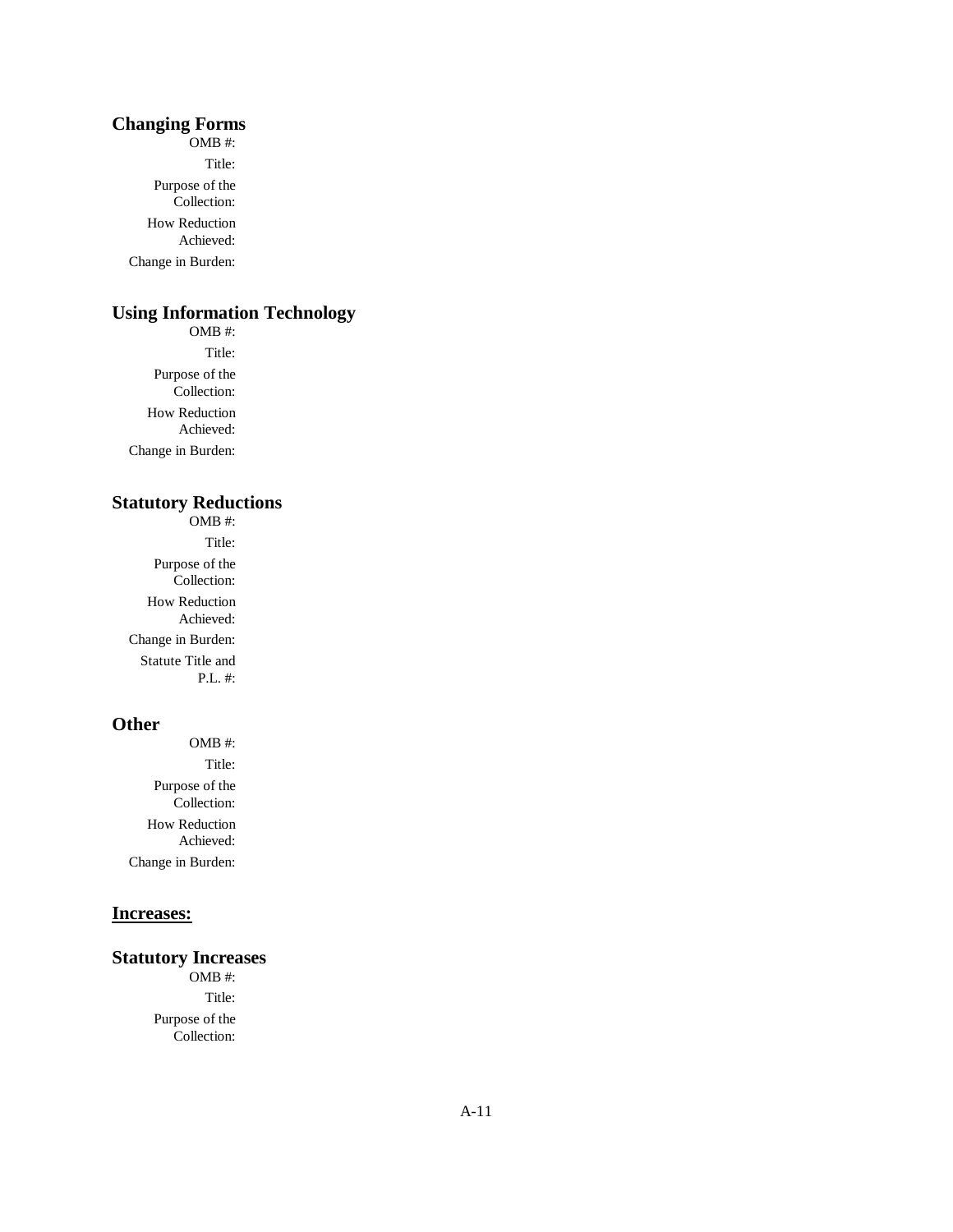Why Increase Occurred: Change in Burden: Statute Title and P.L. #:

#### **Other**

OMB #: Title: Purpose of the Collection: Why Increase Occurred: Change in Burden:

- **20. Do I need to include one example for each category? May I include more than one example for each category?** You may include more than one example under each category, but you should try to have at least one example for your agency for each. Do not include any examples more than once. Please try to limit the total number of examples to 15 per fiscal year.
- **21. How does this tie in to the charts in Part 2?** For each example, identify the corresponding transaction in the charts for Part 2 by placing an "X" in column 8.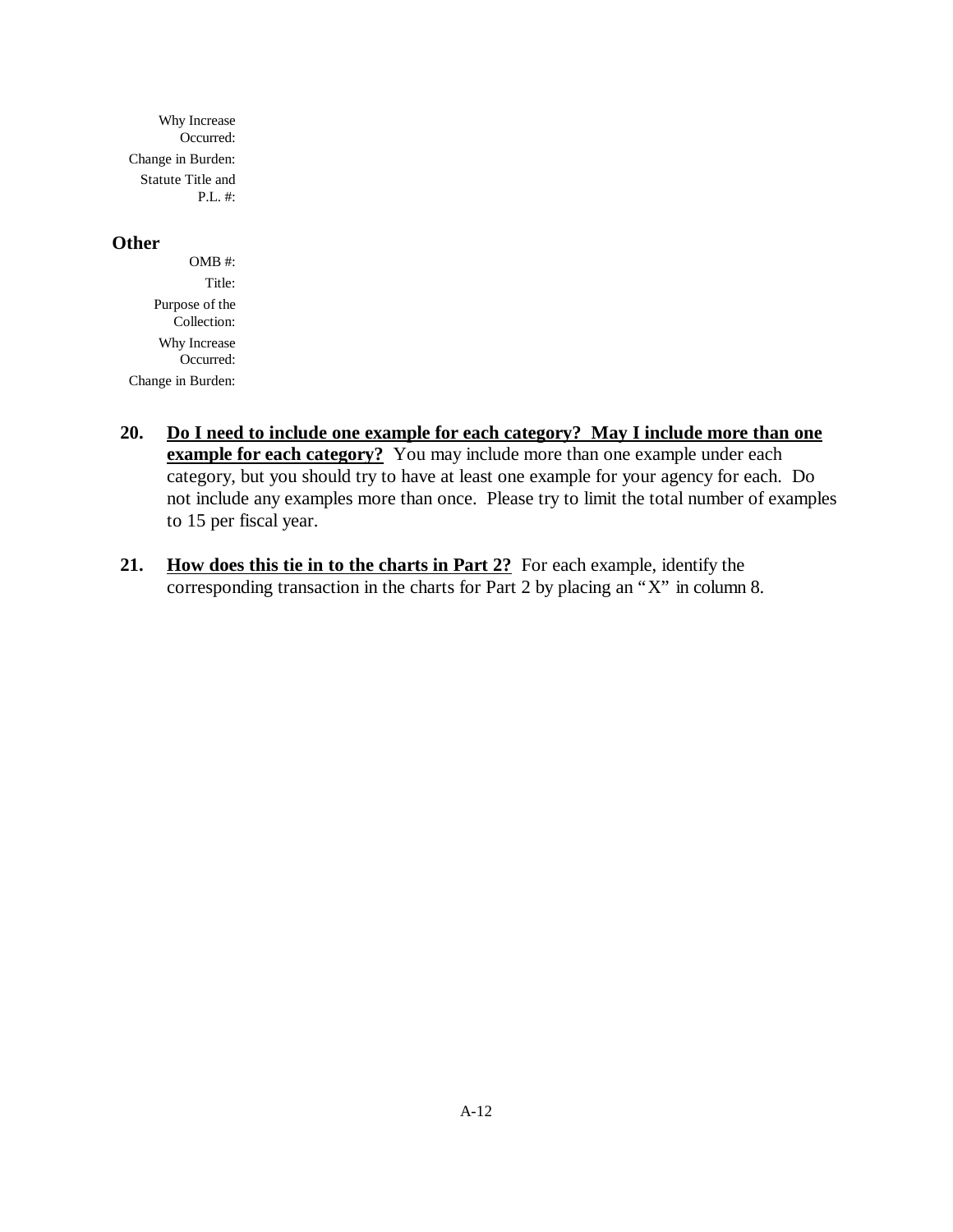# **Compliance with the Information Collection Provisions of the Paperwork Reduction Act of 1995 and 5 C.F.R. 1320**

- **1. What does this Appendix require?** This appendix explains what you must submit to OMB to report violations of the information collection provisions of the Paperwork Reduction Act (PRA) of 1995 and OMB's implementing regulations, 5 C.F.R. 1320, over the last fiscal year. OMB is required to report PRA violations to Congress and will report the information you submit in the *Information Collection Budget of the United States, Fiscal Year 2000*. See Appendix A of the *Information Collection Budget of the United States, Fiscal Year 1998* and Appendix B of the *Information Collection Budget of the United State, Fiscal Year 1999.*
- **2. What information do I need to collect?** You must compile information on all of the violations of the PRA committed by your agency, intentionally or unintentionally, during Fiscal Year 1999. This includes violations listed in previous Information Collection Budgets that were still uncorrected as of September 30, 1998.

For each violation you should know:

- A. why the violation occurred;
- B. when the violation occurred;
- C. how the violation was discovered;
- D. what actions have or will be taken to remedy the violation; and
- E. when the violation was or will be remedied.
- **3.** How do I report this information to OMB? You will compile this information into two tables. The first table will list only those violations due to the accidental expiration of a OMB approval while the collection was still being conducted. The second table will list all other violations.
	- A. Create the first table with a column for each of the following items in this order: OMB number; title; date of expiration; date of reinstatement; and date discontinued. List each collection in numerical order by OMB number. If the collection has or will be reinstated, leave the last column blank. If the collection was discontinued instead of reinstated, leave the "date of reinstatement" column blank and give the date the collection was discontinued in the final column.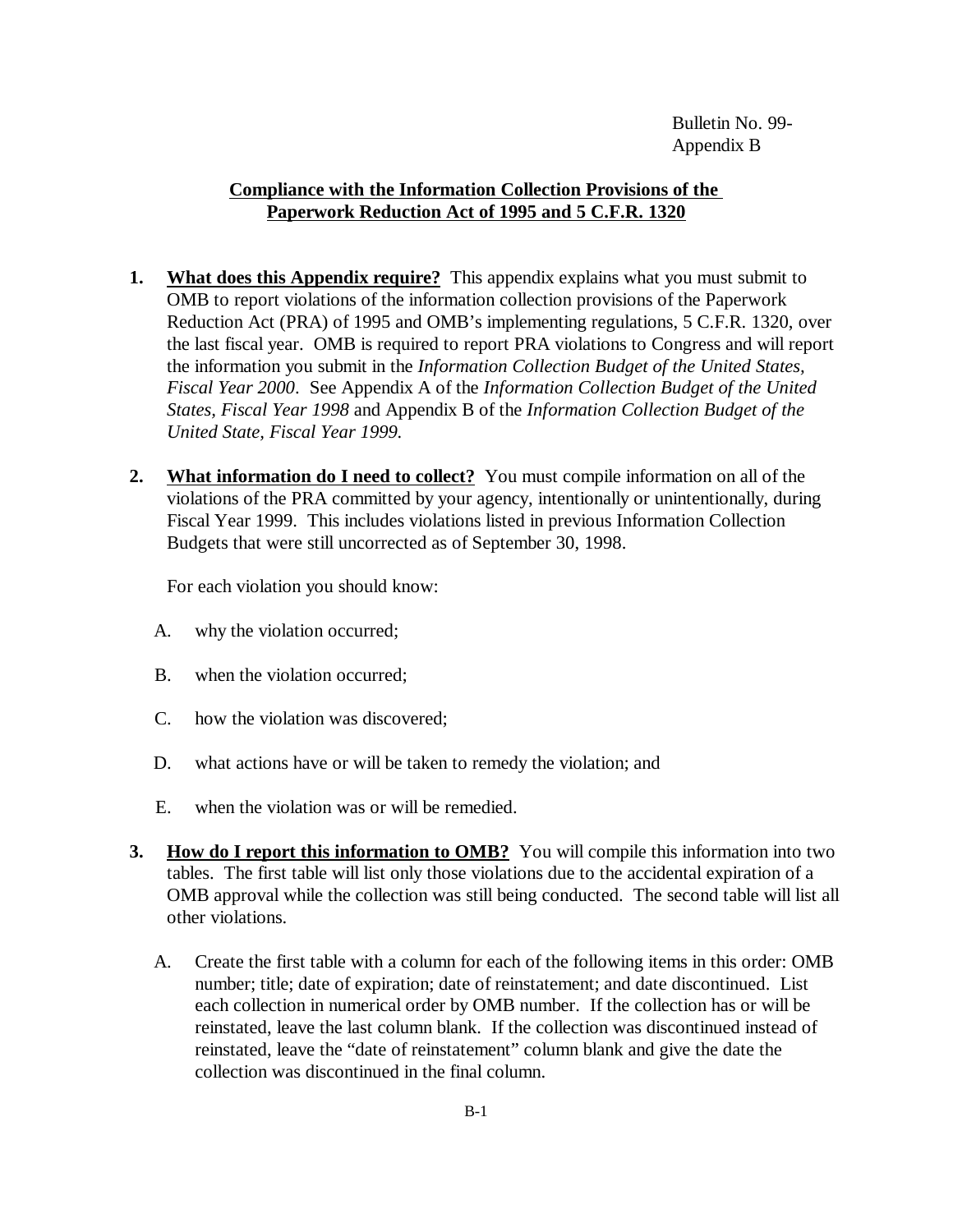B. Create the second table with a column for each of the following in order: OMB number; title; description of the violation; and how discovered and remedied. Again, list each collection in order of OMB number. Give the four digit prefix under which the collection would have been listed if an OMB number was never assigned. Under "description of the violation," give a brief phrase which says what was done wrong. Under "how discovered and remedied," briefly describe how the violation was discovered and what actions are being or were taken to correct the violation. Indicate if an information collection request has been submitted to OMB or, if OMB has already taken action, give the action date. **Note:** if you do not use Microsoft Excel, please use a word processor to create this table.

See Table A-2 of the *Information Collection Budget of the United States, Fiscal Year 1998* and Table B-2 of the *Information Collection Budget of the United States, Fiscal Year 1999* as models for the tables.

- **4. How do I indicate violations listed in the previous Information Collection Budgets that were not violations?** You are welcome to include in your submission a list of collections, sorted by OMB number, of collections that should not have been listed in Table B-1 of the *Information Collection Budget of the United States, Fiscal Year 1999.*
- **5. What additional materials will you provide us?** To assist you in reviewing your agency's actions over FY 1999 for PRA violations, OMB will send at the end of FY 1999 a list generated from the official computer records. The list will detail collections that expired during the last fiscal year and had not been reinstated as of September 30, 1999, and collections that were reinstated during the fiscal year. These lists are for your information only. You are not required to report on collections that are **not** in violation.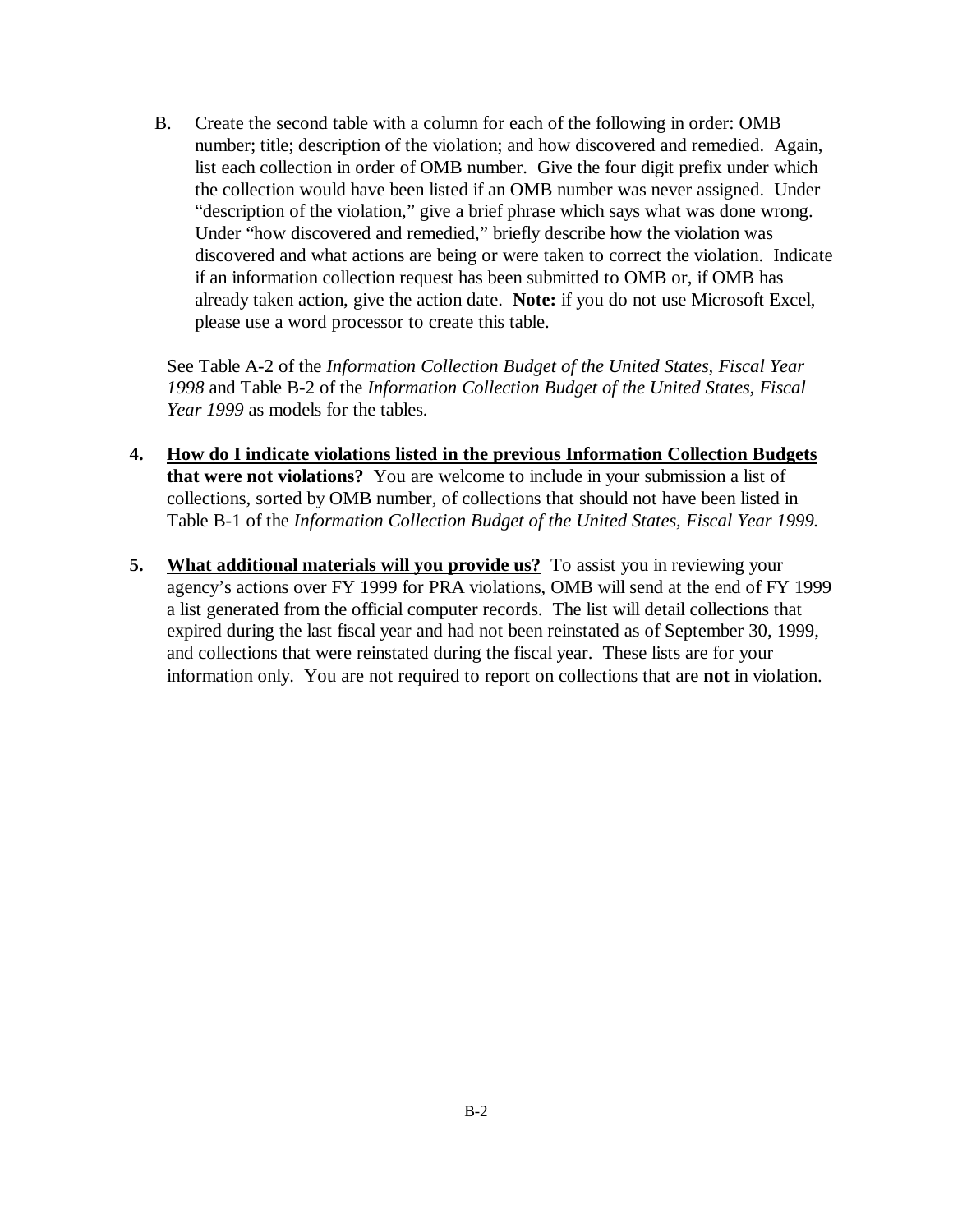Bulletin No. 99- Appendix C

# **Information Dissemination, Electronic Government and Paperwork Reduction**

- **1.** What does this Appendix require? You are required to update last year's report on electronic information dissemination and describe your agency's current plans for expanding these initiatives into fully-electronic service delivery.
- **2. What is the purpose of this requirement?** In 1998, Congress passed the Government Paperwork Elimination Act (GPEA) which expanded the goal of broad-based electronic information dissemination contained in the Paperwork Reduction Act (PRA) to include interactive service delivery. Specifically, the GPEA recognized that electronic government initiatives, e.g. regulatory reporting, tax filing, benefit administration, grants and contracts, combine the elements of electronic information collection and dissemination into a seamless whole.

The GPEA requires you to have systems available for electronic interactions with the public to the extent practicable by October 2003. It also requires us to promulgate implementing guidance by April 2000, and to perform an ongoing study of agency progress. We published proposed guidance on March 5, 1999. This report will update last year's report on electronic information dissemination and describe your agency's current plans for expanding these initiatives into fully-electronic service delivery.

- **3. How is this requirement different from last year's?** In OMB Bulletin 98-09, we requested information on how your agency managed the dissemination of information, as required by OMB Circular A-130 and the PRA. As many of your responses demonstrated, electronic dissemination of a broad range of information has revolutionized the way government interacts with citizens. This report will update last year's report on electronic information dissemination and describe your agency's current plans for expanding these initiatives into fully-electronic service delivery.
- **4. What do I need to include in this narrative?** Your report should include:
	- A. An update of your major electronic information collection and dissemination activities ongoing and planned; and
	- B. A summary of your plans to expand your electronic information collection and dissemination activities, including your expected timetable.
	- C. Budgetary figures for electronic information collection and dissemination activities where such activities have a corresponding entry as either a "major" or "significant" information technology investment in OMB Circular A-11, Section 53.